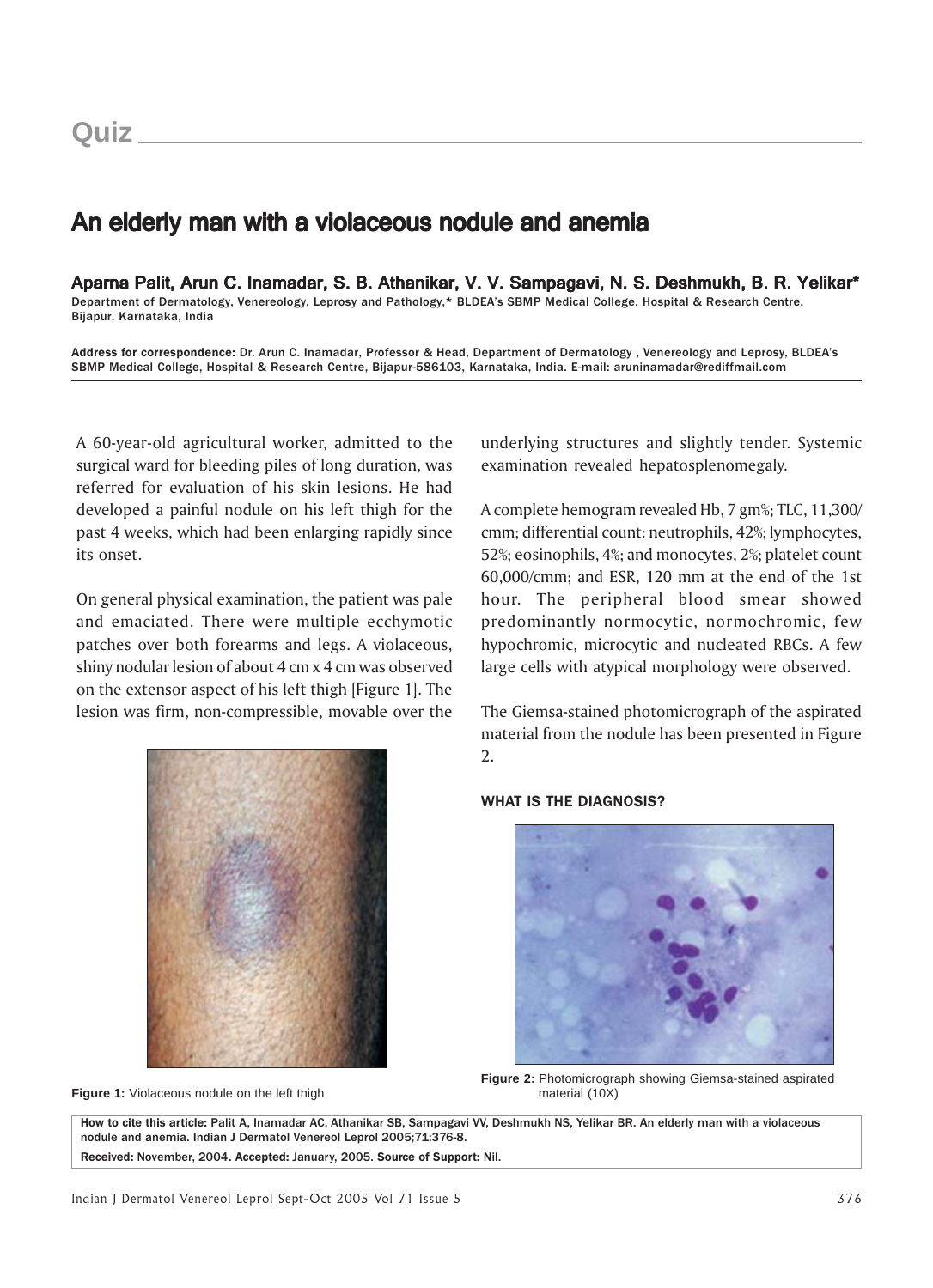## DIAGNOSIS: Granulocytic sarcoma associated with acute myeloid leukemia

The Giemsa-stained FNAC smear showed clusters of blast cells [Figure 2]. The PAP-stained smear showed large myeloid precursor cells with coarse granules, suggestive of myeloblasts [Figure 3]. A differential count revealed myeloblasts, 60%; neutrophils, 26%; lymphocytes, 10%; and monocytes, 4%.

The patient was referred to the Medicine Department for further work-up and bone marrow aspiration studies. He refused further invasive investigations and left the hospital against medical advice.

## **DISCUSSION**

Granulocytic sarcoma (GS) is a rare tumor resulting from extramedullary invasion of granulocyte precursor cells in patients with acute myeloid leukemia (AML).<sup>[1]</sup> It is variably known as myeloid sarcoma, myeloblastoma or chloroma. The tumors are usually localized to the bone, periosteum, soft tissue, lymph node or skin.<sup>[1]</sup> The commonest extracutaneous sites are skull bones, orbit and paranasal sinuses, but involvement of intracranial structures, viscera, serous membranes, breast and salivary glands has been reported.<sup>[1]</sup> When the skin is involved, it constitutes a specific form of leukemia cutis. The lesion occurs as a solitary, rapidly enlarging nodule, occasionally with a greenish hue.



**Figure 3:** Photomicrograph showing PAP-stained aspirated material (40X)

The overall incidence of GS varies from 2% to 14%.[1] It is common in children and younger patients with AML. GS may occur in three clinical situations:<sup>[2]</sup>

- In patients with AML,
- Rarely, in patients with myelodysplastic syndrome with leukemic transformation or chronic myeloid leukemia with impending blast crisis, or
- In patients without hematological or bone marrow evidence of acute myeloid leukemia (aleukemic leukemia cutis).

The occurrence of GS in patients with AML is a poor prognostic factor, indicating a life expectancy of one year in 90% of the cases.<sup>[3]</sup> In patients of myelodysplastic syndrome with GS, there is a definite progression to AML. The majority of patients with aleukemic leukemia and GS develop overt AML within a mean period of 10 months.[3]

The pathogenesis of GS is unknown. It has been speculated that trauma induced extravasation of myeloid precursor cells in the skin leads to their localized replication.<sup>[3]</sup> Recently, the role of the neural cell adhesion molecule CD56 has been highlighted. Coexpression of CD56 and CD4 on the tumor cells and co-existent 8:21 chromosome translocation have been implicated as possible risk factors for the development of GS in patients with AML.[2]

The earlier name chloroma was derived from the greenish color of some of the tumors which results from the increased level of myeloperoxidase enzymes in the immature cells. $[4]$  The color can be enhanced by rubbing the tumor with alcohol swabs.<sup>[3]</sup> It also fluoresces red under ultraviolet light due to the presence of protoporphyrin.[5] The diagnosis can be confirmed by biopsy, dried imprint smears and cytological preparations.

Histopathological features include a dense population of myeloblasts, myelocytes and some mature cells infiltrating the collagen fibers and deeper tissues. $[1]$ Focal necrosis may be present. The nature of the granules (eosinophilic/neutrophilic) may indicate the cells' myeloid lineage. Peripheral blood and bone marrow examinations are essential for management.